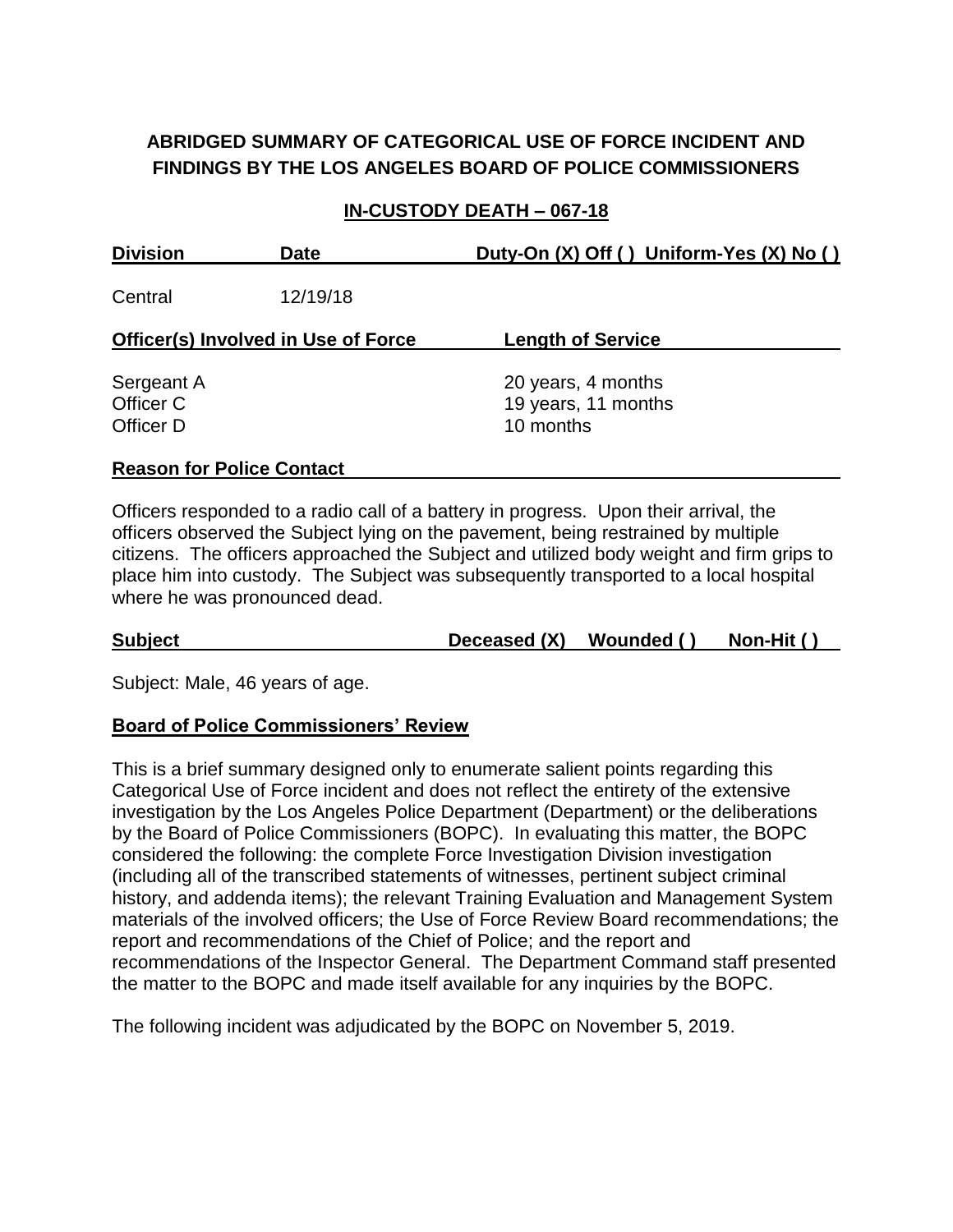#### **Incident Summary**

Victim A was standing on the subway platform and was facing the train tracks waiting for the train, when he was approached from behind by the Subject.

Security video from the MTA platform recorded the Subject push Victim A from behind, causing him (Victim A) to fall forward onto the train tracks below. The Subject immediately jumped down onto the tracks and began repeatedly punching Victim A on his face and body. Victim A attempted to climb onto the platform to escape the attack, but the Subject pulled him down and continued to strike him. According to Victim A, he did not know the Subject and had no prior contact with him.

Witness A observed the incident and ordered the Subject to stop assaulting Victim A. Witness A reached down and pulled Victim A off the tracks and onto the platform. The Subject then climbed onto the platform and fled the train station.

Witness A believed there was a third person on the tracks with Victim A and the Subject. He did not know if this individual was assaulting Victim A or attempting to restrain the Subject. The identity of this individual was not determined.

Witness B reported that he was riding the escalator down toward the train platform at the time of this incident. According to Witness B, the Subject made a loud grunting noise as he ran toward Victim A and pushed him from behind onto the train tracks.

The Subject was recorded on MTA security video running up the stairway toward the street.

Two individuals called 9-1-1 independently to report the incident. Both advised Communications Division (CD) that they did not witness the incident but were told by a passerby to call the police.

CD broadcast the "Unknown Trouble" call, Code-Three (emergency), on the police radio.

Officers A and B advised CD they would handle the call. During their response, CD upgraded the call to an assault with a deadly weapon and advised the officers that the victim was pushed onto the train tracks by an unknown suspect. Upon their arrival, the officers were advised that the Subject had fled the scene. They interviewed Victim A and Witness A and completed an Investigative Report for the crime of Attempted Murder.

Meanwhile, Victim B, who was employed as a construction worker, was at an active work site in the area, holding a stop sign in his left hand. Victim B was attired in an orange reflective safety vest and hard hat. His job was to direct work trucks into the job site and halt pedestrian traffic as necessary.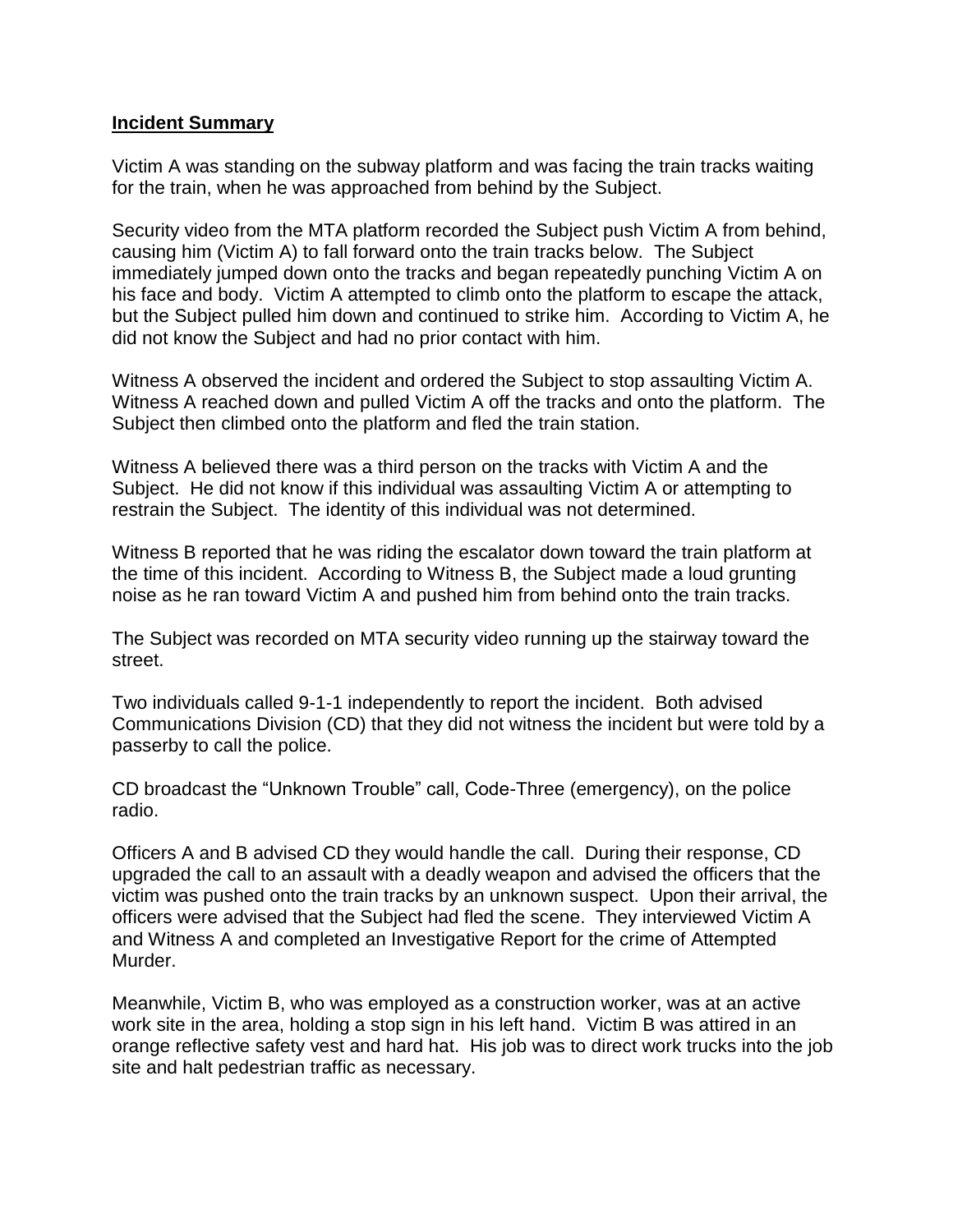According to Victim B, the Subject approached him as a truck was entering the construction site. He verbally warned the Subject that a truck was approaching, then directed his attention back to the truck, which was close to his (Victim B's) location. Victim B then redirected his attention to the Subject, who immediately punched him on the forehead. The impact of the blow caused him to drop down to one knee. As Victim B rose to his feet, the Subject continued punching him. Victim B attempted to defend himself by blocking the punches and grabbed onto the Subject's body. During the altercation, the Subject and Victim B fell to the ground, knocked over some construction signage, and wrestled until Victim B was ultimately able to get on top of the Subject and hold him down.

Witness C was driving in the area and observed the assault. Witness C stated that the Subject threw Victim B to the ground and repeatedly punched him in the face. Witness C immediately called 9-1-1 to report the incident.

Witness D was walking near the intersection when he observed the Subject walking erratically while making a growling sound. According to Witness D, the Subject attacked Victim B without provocation, and Witness D also observed the Subject punch and strangle Victim B. Witness D believed the Subject was under the influence of narcotics and possessed "super-human strength." Several construction workers eventually came to Victim B's aid and helped restrain the Subject. Witness D indicated that he left the scene at that point.

Witnesses E and F were co-workers of Victim B. Witness E indicated he was seated in the cab of his construction crane. He observed a physical altercation between the Subject and Victim B and yelled, "Hey!" which got the attention of Witness F, who was working nearby. According to Witness F, Victim B and the Subject were attempting to punch one another and ultimately fell to the ground. Witnesses E and F then ran toward the altercation to assist Victim B. Witness F indicated he arrived first and observed the Subject lying on his back with Victim B on top of him. After separating them, Witness F rolled the Subject onto his left side and then to his stomach. Witness F laid on top of the Subject and positioned his chest and arms against the Subject's back. Witness F observed the Subject grinding his teeth and foaming at the mouth and believed he was under the influence of an unknown substance.

According to Witness E, he controlled the Subject's legs by straddling his left leg and holding the Subject's right leg down with his right hand. Witness E said the Subject was very strong and nearly escaped their grasp. He repeatedly told the Subject to relax and applied bodyweight to both of the Subject's legs to keep him from getting up. While waiting for police to arrive, two unidentified males assisted by grabbing the Subject's arms.

While the Subject was being restrained by Witnesses E and F, and the two unidentified males, Victim B stood and recorded a portion of the incident with his cell phone. He recorded the video clip while waiting for the officers to arrive.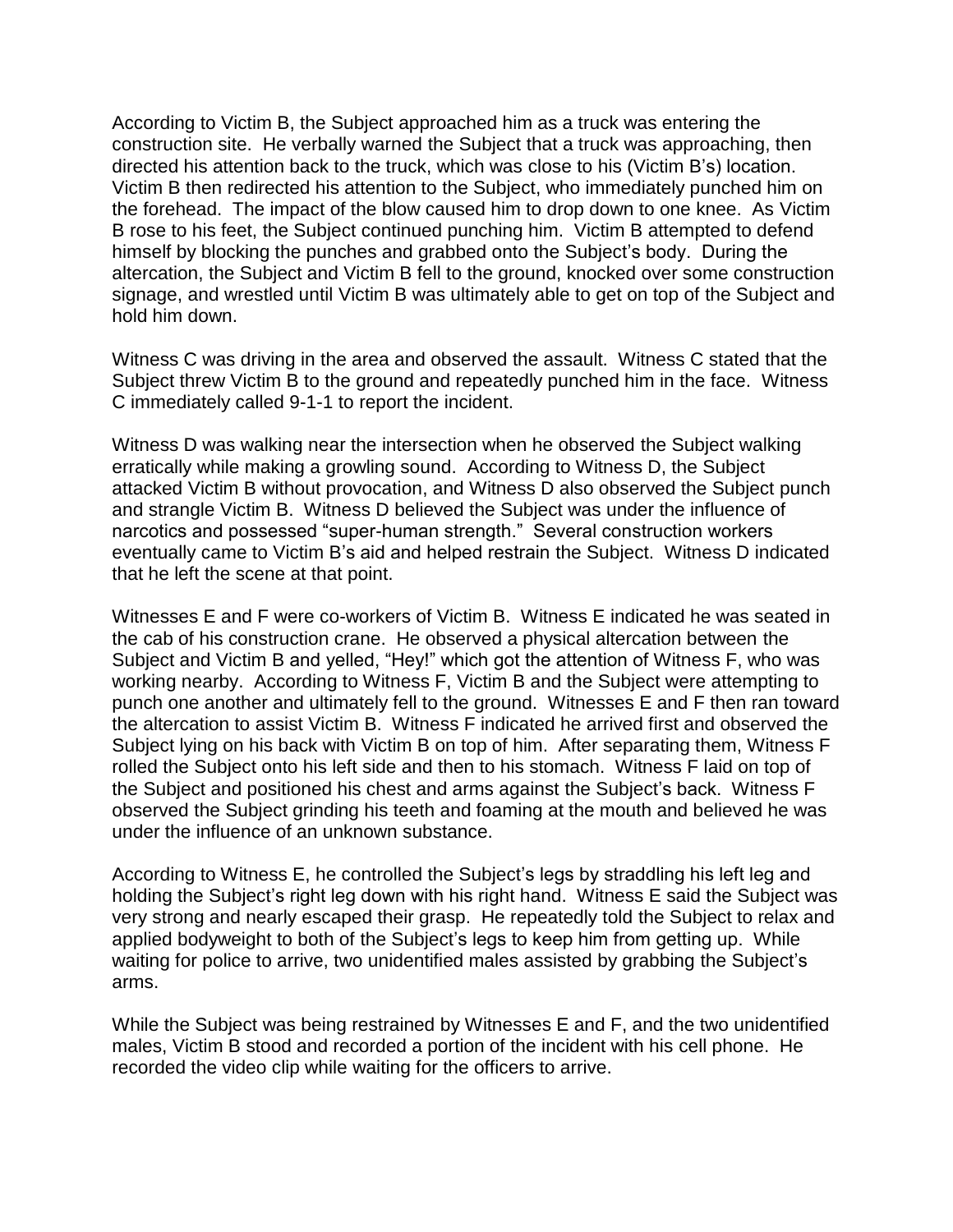Witness G was a co-worker of Victim B and was first alerted to the incident when he observed several individuals running across the street. Witness G did not witness the altercation, and when he arrived at scene, observed the Subject lying face down on the ground with Witness E on top of him. Witness G observed the Subject deliberately rub his face on the pavement multiple times and noted he was "foaming" at the mouth. Based on those observations, he believed the Subject was under the influence of narcotics. In an effort to control the Subject and prevent him from getting up, Witness G momentarily placed his right foot on one of the Subject's hands and removed his foot within seconds.

According to Witness H, he observed three construction workers restraining the Subject, who was lying face down on the pavement. Witness H heard the Subject say, "Let me up" as he was being held down. Witness H observed a fourth construction worker, described as a male, kick the Subject once on the crown of his head.

According to Victim B as well as Witnesses E, F, and G, the Subject did not speak during the incident.

CD broadcast the "Battery in progress" Code-Three call.

Officers C and D advised CD that they would handle the call and responded Code Three to the location.

Sergeant A advised CD that he/she was en route to the radio call and responded with emergency lights and siren (Code Three) to the location. While the officers were en route to the call, CD broadcast additional information advising that citizens had detained the Subject.

Officers C and D arrived at scene, as captured by BWV. According to Officer C, as the officers approached, he/she observed citizens wearing orange safety vests flagging them down. Officer D broadcast that the officers were Code Six, as Officer C parked the police vehicle on the corner. Upon their arrival, the officers observed the Subject lying on his stomach with multiple citizens holding him down. According to Officer C, the citizens appeared to be using their body weight to control the Subject's movements.

As the officers exited their vehicle and approached the scene, their BWVs captured a male voice state, "You guys need to…he's super fucking strong alright." Officer D removed his/her handcuffs and used his/her left hand to grab the Subject's right forearm in preparation to begin handcuffing him. Officer C immediately noticed that the Subject was sweating profusely and had his hands clenched under his body. Based on his/her training and experience, Officer C believed the Subject might be under the influence of Phencyclidine (PCP) or methamphetamine.

According to Officer C, the Subject was bleeding from multiple locations on his body and there was blood on the ground. Based on those observations, Officer C advised his/her partner to hold off on handcuffing the Subject and directed the citizens to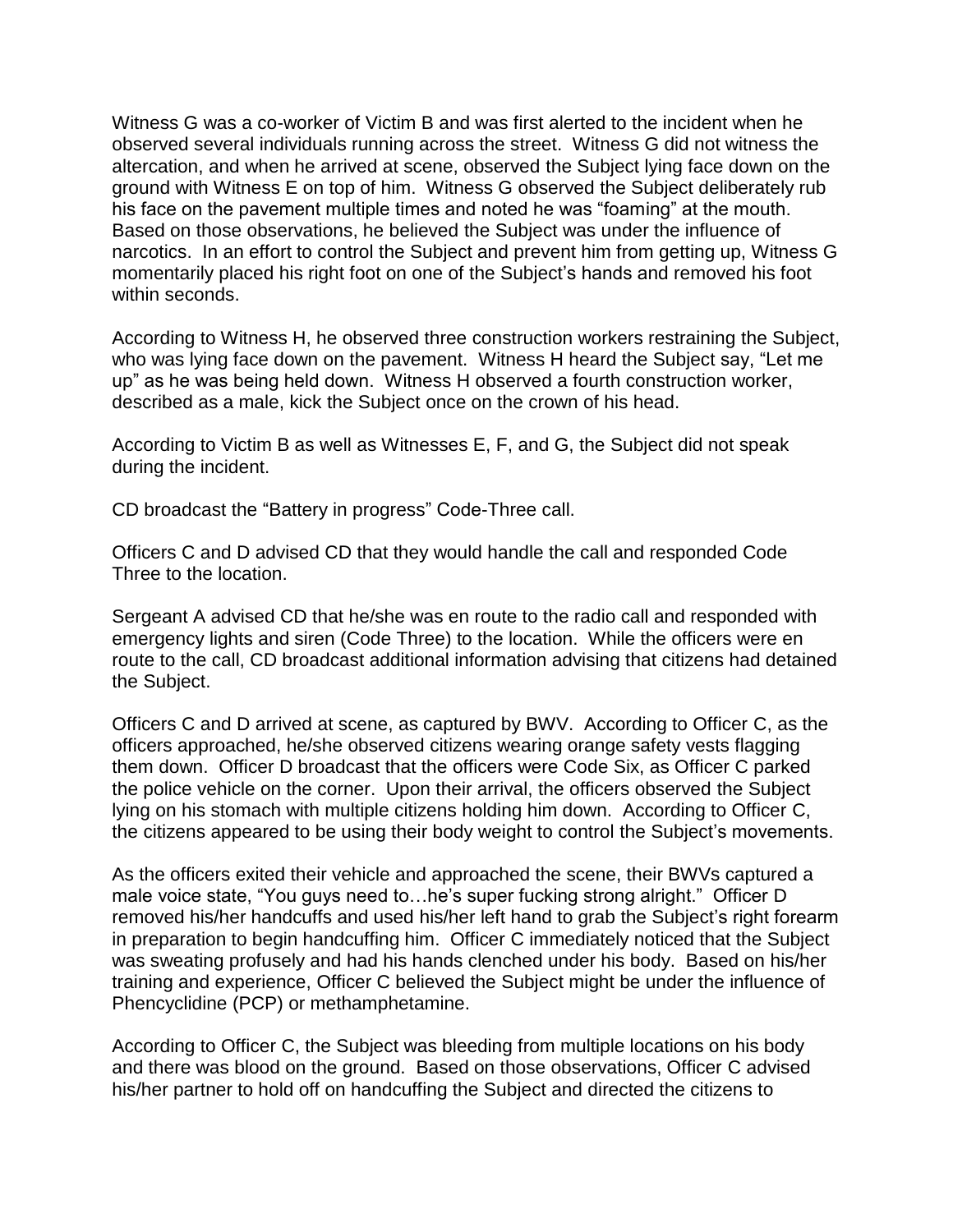continue holding him down. Officer C broadcast a request for a back-up unit and then directed Officer D to don protective gloves, which he/she (Officer D) did.

Officer C ordered the Subject to put his arms out to his sides, tapped the Subject's upper back with his/her right index finger, and then repeated the order. The Subject did not comply. While standing just north of the Subject's head, Officer C unholstered his/her TASER with his/her left hand and transitioned it into his/her right hand. Officer C then placed the TASER against the Subject's upper back and advised the Subject that he/she would tase the Subject if he moved. Witnesses E and F, and the two unidentified citizens released their grip on the Subject at that point and backed away from him.

According to Officer C, he/she did not place his/her TASER against the Subject's back until the citizens released the Subject and stepped away.

Officer C was unsure if the Subject comprehended his/her commands and placed his/her TASER against the Subject's back so he could physically feel the device.

Officer C again ordered the Subject to put his arms out to his sides and to spread his legs; however, he did not comply. The Subject responded by placing his forearms on the ground and lifting his upper torso off the pavement. In response, Officer C placed his/her left hand on the Subject's right shoulder and continued to give him commands to place his arms out to his side and to spread his legs. Officer C then placed his/her left hand in a cupped position on the back of the Subject's neck as he laid face down on the pavement.

Officer C directed Officer D to grab the Subject's arm and place it behind his back. Officer D straddled the Subject, placed his/her left knee against the Subject's left lower back area, and grabbed his (the Subject's) right wrist. According to Officer D, the Subject was very strong. Officer D felt the Subject's body tense up and observed foam coming out of his mouth. Officer D believed the Subject was under the influence of an unknown substance and ordered him to stop tensing up, but he did not comply. While continuing to straddle the Subject, Officer D removed his/her left knee from his back, pulled the Subject's right hand behind his back, and applied a handcuff to his right wrist.

Officer C positioned him/herself on the Subject's left side and placed his/her right knee on the Subject's back. Officer C believed he/she might utilize his/her TASER in drivestun mode and removed the cartridge from the device. Using his/her right hand, Officer C placed the TASER between the Subject's shoulder blades and advised the Subject that he/she was going to tase him. Approximately three seconds later, Officer C placed the cartridge back in the TASER and grabbed the Subject's left wrist with his/her left hand. Officer C then momentarily placed his/her right hand, which was holding the TASER, against the back of the Subject's head.

Officer C repositioned him/herself by removing his/her right knee from the Subject's back and placing both of his/her knees on the ground. While still holding his/her TASER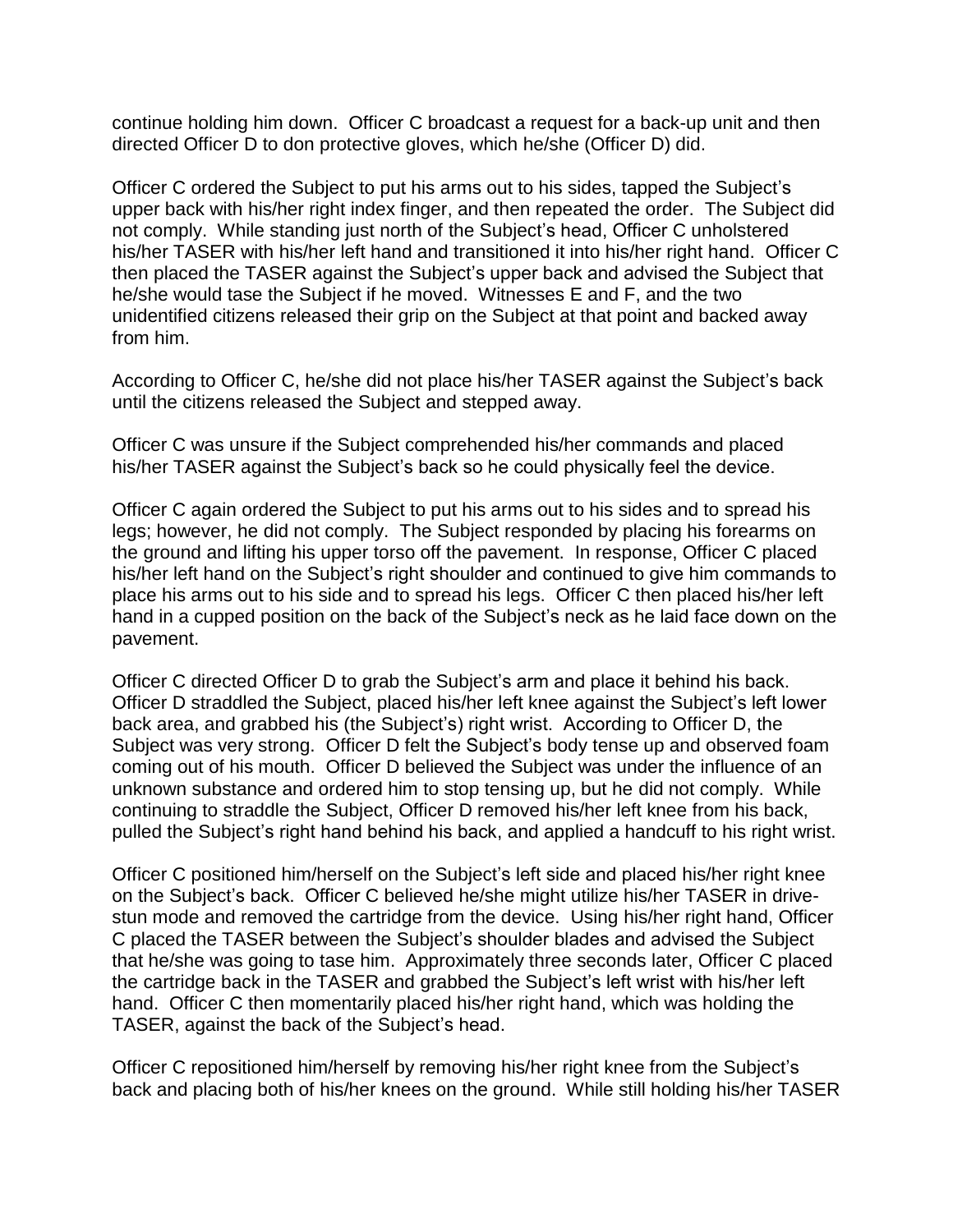in his/her right hand, Officer C attempted unsuccessfully to gain control of the Subject's left arm using only his/her (Officer C's) left hand. Officer C then momentarily placed his/her TASER on the ground in front of his/her (Officer C's) right knee, but then immediately picked it back up, because he/she did not want anyone else to take it.

Sergeant A arrived at scene, observed the officers struggling to handcuff the Subject, and approached to lend his/her assistance. As the officers attempted to complete the handcuffing of the Subject's left wrist, Officer C set his/her TASER on the ground between his/her knees, while he/she placed the Subject's left arm behind his back. Officer C retrieved the TASER approximately seven to eight seconds later once the Subject was handcuffed.

According to Sergeant A, the officers were having difficulty handcuffing the Subject's left wrist, and Sergeant A was concerned the incident would escalate if the Subject was not immediately taken into custody. In an effort to assist, Sergeant A grabbed the Subject's right arm and pushed it closer to his left arm so that Officer D could complete handcuffing process.

Officer C broadcast that the incident had been resolved (Code-Four), advised the responding units that the Subject was in custody, and then holstered his/her TASER. Once the Subject was handcuffed, Officer D searched the Subject's waistband area for weapons and attempted to assist him to a standing position. When the Subject appeared unable to stand on his own, Officer D and Sergeant A laid him back down on the ground and placed him onto his left side (left lateral recumbent position).

Officer C repeated his/her Code-Four broadcast and requested a Rescue Ambulance (RA) for both the Subject and Victim B. Officer D then completed a custodial search of the Subject's person and placed his personal belongings into a plastic bag. While waiting for the RA, Officers C and D attempted to communicate with the Subject, but he was unresponsive to their questions. The officers also attempted to keep the Subject on his left side, but he continued to roll from side to side on the sidewalk.

The officers considered placing the Subject into their police vehicle, but he (the Subject) was unable to stand on his own. Sergeant A directed the officers to leave the Subject on the pavement, because he/she was concerned that if the officers attempted to move him, they might injure themselves. As the Subject continued to roll back and forth, Officer D tried to maintain the Subject's position on one side or the another.

An LAFD Engine arrived at the scene and rendered aid to Victim B.

An LAFD RA arrived at scene and rendered aid to the Subject. Officer C adjusted the Subject's handcuffs and secured his arms to the rails of the gurney. The Subject was placed into the RA in preparation for transport to the hospital for further treatment.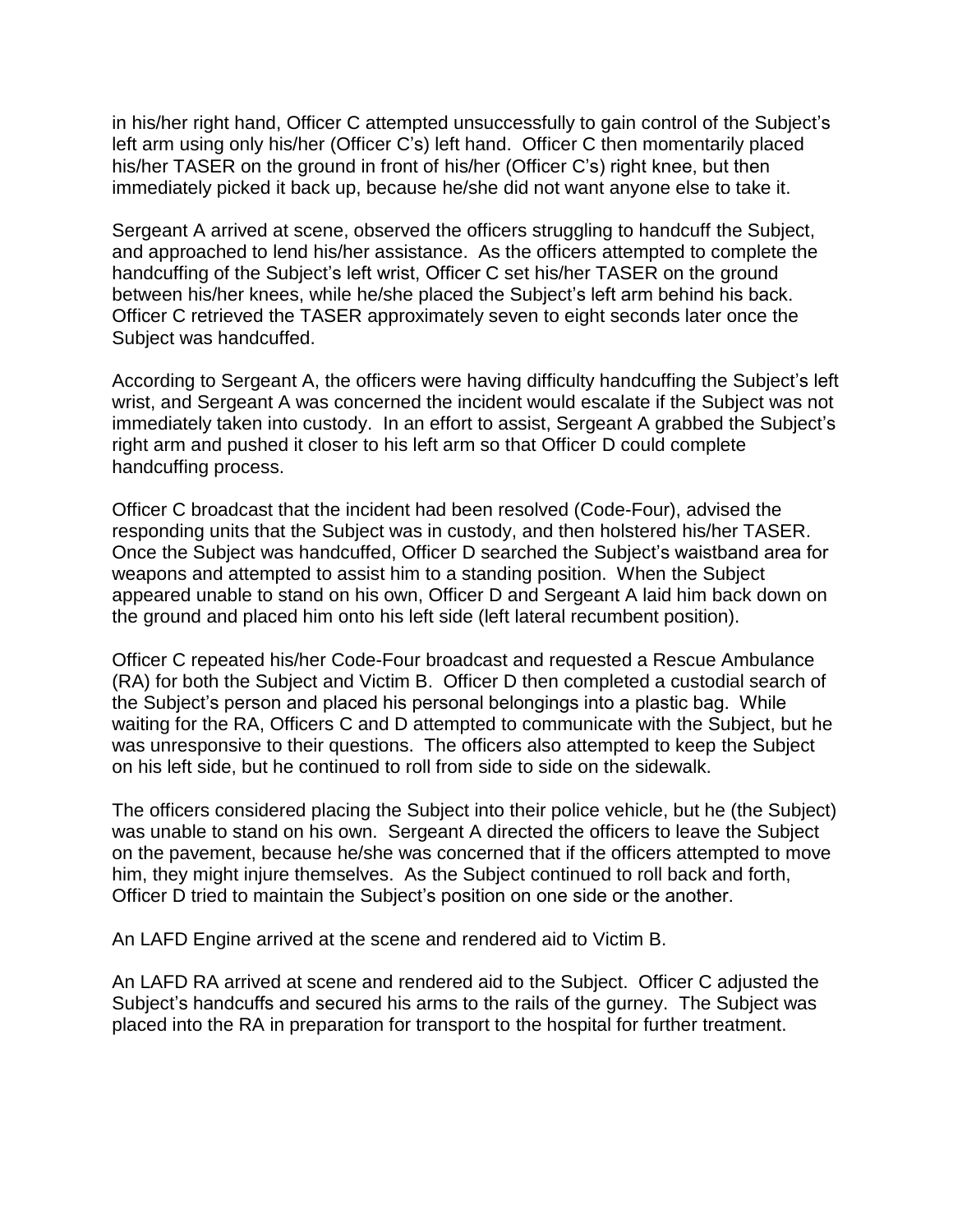While at scene, preparations were made by Sergeant B to investigate this incident as a Non-Categorical use of force. After briefing Sergeant B, Officers C and D left the scene and went to the station to dock their BWV cameras and begin their reports.

Sergeant A directed Officers E and F to escort the Subject to the hospital. Officer E entered the RA with the Subject, while Officer F prepared to follow in the police vehicle.

Just prior to leaving the scene, LAFD personnel noted that the Subject's blood pressure had dropped and that he had gone into cardiac arrest. LAFD personnel delayed transporting the Subject and began administering cardiopulmonary resuscitation (CPR). Shortly thereafter, Officer E exited the RA to give rescue personnel additional space to provide medical treatment to the Subject. As Officer E exited the RA, he/she requested that LAFD personnel notify him/her prior to their departure, so he/she could ride with them to the hospital.

After receiving an update by Officer E as to the Subject's condition, Sergeant A called the Watch Commander, Lieutenant A, and advised him/her of the Subject's status. In anticipation of this incident possibly becoming a Categorical Use of Force, Lieutenant A immediately caused Officers C and D to be separated and monitored pending the outcome of the Subject's medical treatment.

Lieutenant A believed he/she was notified telephonically by Sergeant B.

Lieutenant A responded to the scene. Upon learning that Sergeant A was also involved in the use of force, Lieutenant A ensured that he/she too was separated and monitored.

LAFD personnel transported the Subject to the closest medical facility, where he was pronounced dead shortly upon arrival.

When the RA departed the crime scene, they inadvertently left without Officer E. Lieutenant A directed other officers to respond to the hospital. These officers notified Sergeant A when the Subject was pronounced dead.

According to LAFD personnel, a hospital security guard removed the Subject's handcuffs once they arrived at the hospital. This did not create an issue in transferring care of the Subject to the hospital staff.

The Department Operations Center (DOC) was notified of the Categorical Use of Force and FID Investigators subsequently responded to the scene.

FID reviewed the documents regarding the separation, monitoring, and admonitions not to discuss the incident prior to being interviewed by FID investigators.

## **Los Angeles Board of Police Commissioners' Findings**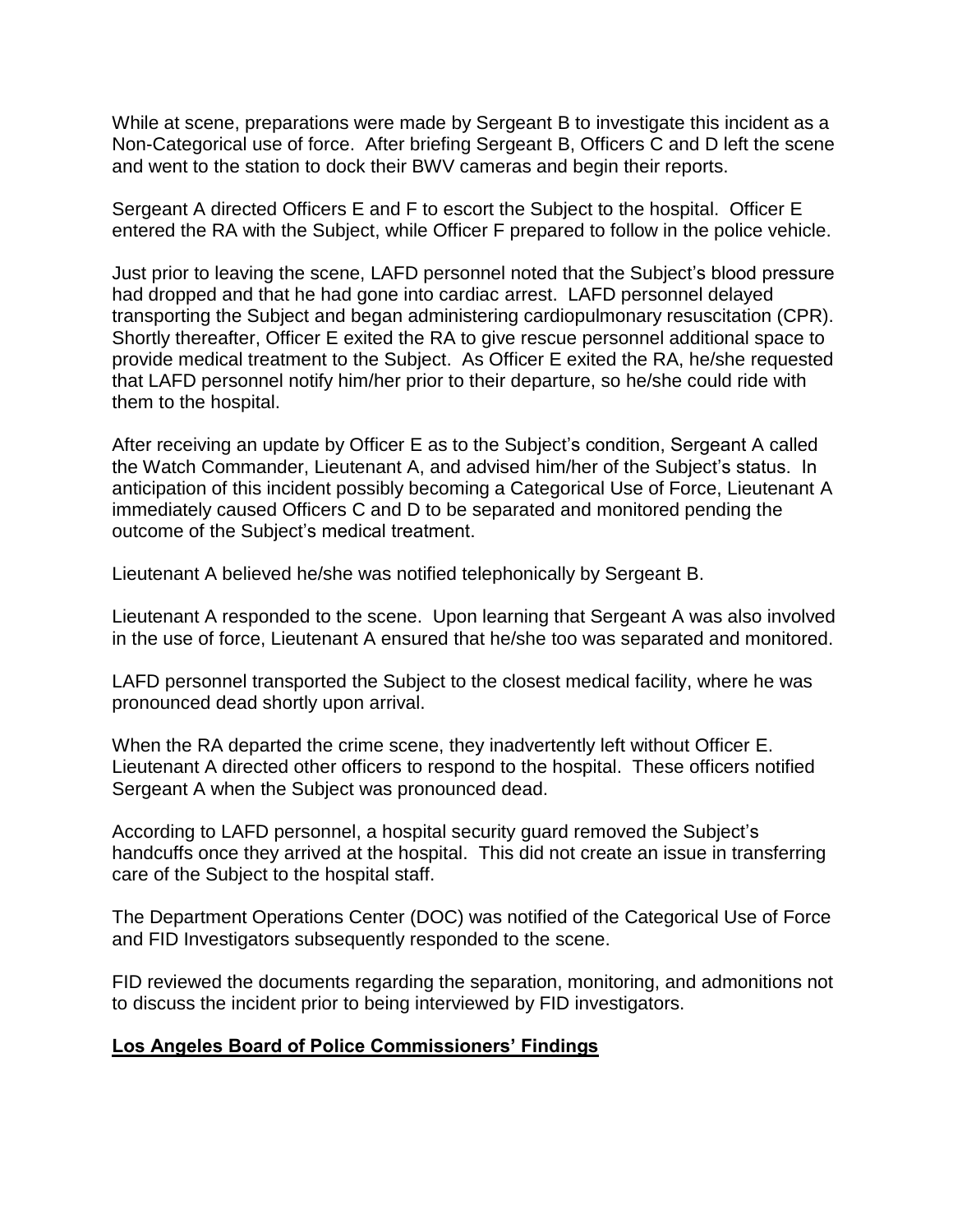The BOPC reviews each Categorical Use of Force incident based upon the totality of the circumstances, namely all of the facts, evidence, statements and all other pertinent material relating to the particular incident. In every case, the BOPC makes specific findings in three areas: Tactics of the involved officer(s); Drawing/Exhibiting of a firearm by any involved officer(s); and the Use of Force by any involved officer(s). Based on the BOPC's review of the instant case, the BOPC made the following findings:

### **A. Tactics**

The BOPC found Sergeant A's, along with Officers C and D's tactics to warrant a Tactical Debrief.

## **B. Drawing and Exhibiting**

Does Not Apply.

### **C. Non-Lethal Use of Force**

The BOPC found Sergeant A's, along with Officers C and D's non-lethal use of force to be In Policy.

### **Basis for Findings**

In making its decision in this matter, the Commission is mindful that every "use of force by members of law enforcement is a matter of critical concern both to the public and the law enforcement community. It is recognized that some individuals will not comply with the law or submit to control unless compelled to do so by the use of force; therefore, law enforcement officers are sometimes called upon to use force in the performance of their duties. It is also recognized that members of law enforcement derive their authority from the public and therefore must be ever mindful that they are not only the guardians, but also the servants of the public. The Department's guiding value when using force shall be reverence for human life. Officers shall attempt to control an incident by using time, distance, communications, and available resources in an effort to de-escalate the situation, whenever it is safe and reasonable to do so. When warranted, Department personnel may objectively use reasonable force to carry out their duties. Officers who use unreasonable force degrade the confidence of the community we serve, expose the Department and fellow officers to legal and physical hazards, and violate the rights of individuals upon whom unreasonable force is used. Conversely, officers who fail to use force when warranted may endanger themselves, the community and fellow officers." (Use of Force Policy, Los Angeles Police Department Manual.)

The Commission is cognizant of the legal framework that exists in evaluating use of force cases, including the United States Supreme Court decision in Graham v. Connor, 490 U.S. 386 (1989), that: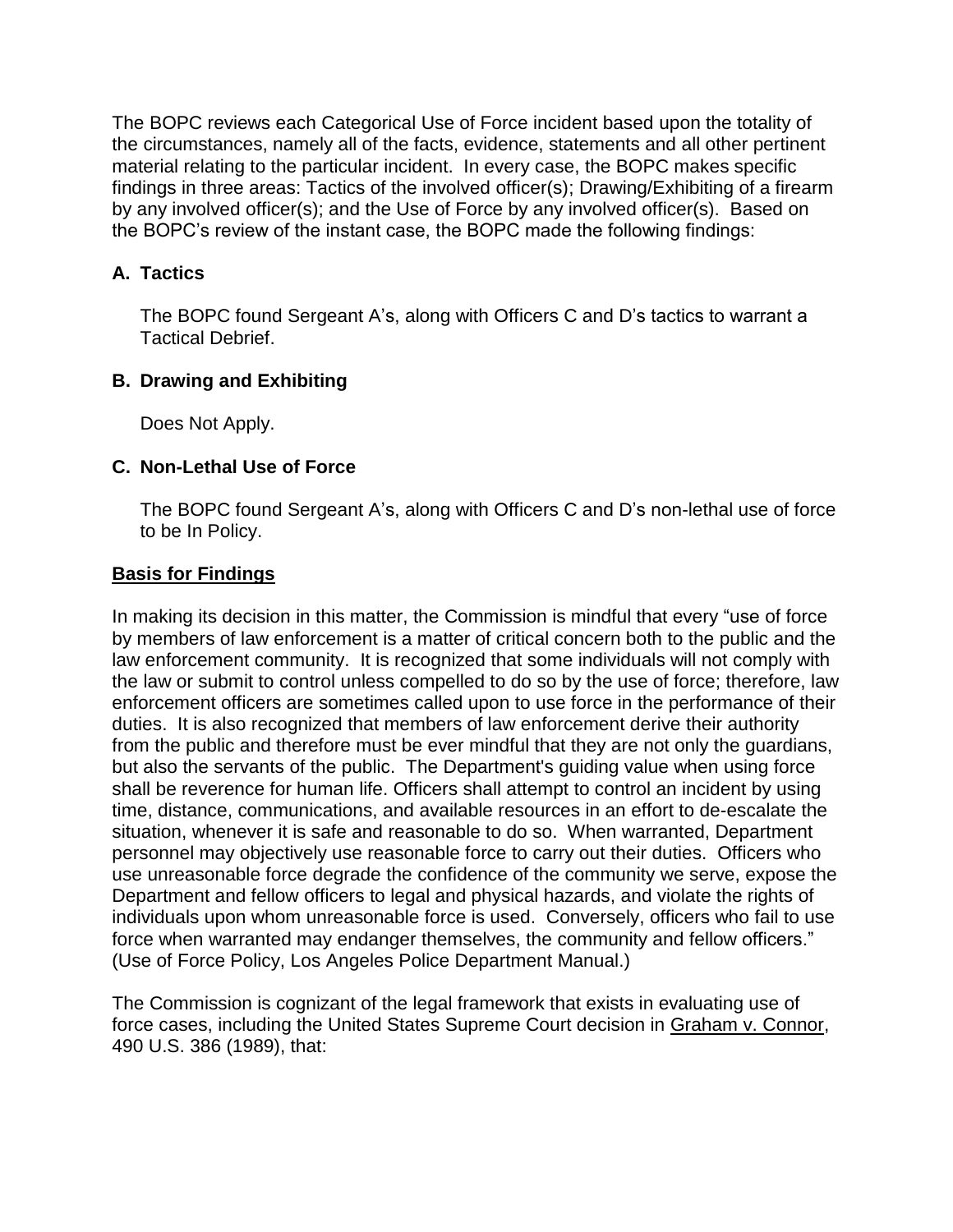"The reasonableness of a particular use of force must be judged from the perspective of a reasonable officer on the scene, rather than with the 20/20 vision of hindsight. The calculus of reasonableness must embody allowance for the fact that police officers are often forced to make splitsecond judgments – in circumstances that are tense, uncertain and rapidly evolving – about the amount of force that is necessary in a particular situation."

The Commission is further mindful that it must evaluate the actions in this case in accordance with existing Department policies. Relevant to our review are Department policies that relate to the use of force:

Law enforcement officers are authorized to use deadly force to:

- Protect themselves or others from what is reasonably believed to be an imminent threat of death or serious bodily injury; or
- Prevent a crime where the suspect's actions place person(s) in imminent jeopardy of death or serious bodily injury; or
- Prevent the escape of a violent fleeing felon when there is probable cause to believe the escape will pose a significant threat of death or serious bodily injury to the officer or others if apprehension is delayed. In this circumstance, officers shall to the extent practical, avoid using deadly force that might subject innocent bystanders or hostages to possible death or injury.

The reasonableness of an Officer's use of deadly force includes consideration of the officer's tactical conduct and decisions leading up to the use of deadly force. (Use of Force Policy, Los Angeles Police Department Manual.)

An officer's decision to draw or exhibit a firearm should be based on the tactical situation and the officer's reasonable belief that there is a substantial risk that the situation may escalate to the point where deadly force may be justified. (Los Angeles Police Department Manual.)

Tactical de-escalation involves the use of techniques to reduce the intensity of an encounter with a suspect and enable an officer to have additional options to gain voluntary compliance or mitigate the need to use a higher level of force while maintaining control of the situation. Tactical de-escalation does not require that an officer compromise his or her safety or increase the risk of physical harm to the public. De-escalation techniques should only be used when it is safe and prudent to do so. (Tactical De-Escalation Techniques, October 2016.)

## **A. Tactics**

**Tactical De-Escalation**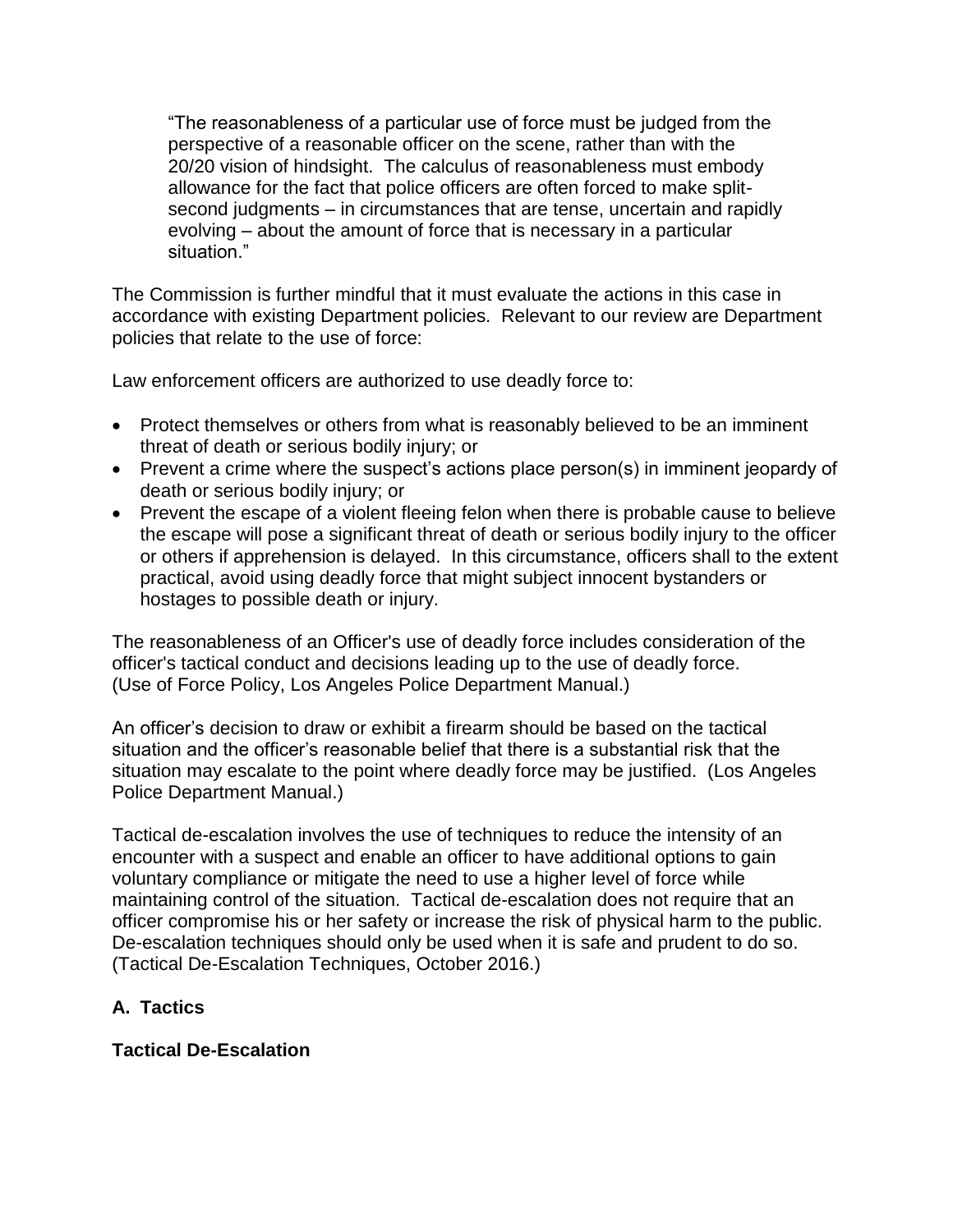• *Tactical de-escalation involves the use of techniques to reduce the intensity of an encounter with a suspect and enable an officer to have additional options to gain voluntary compliance or mitigate the need to use a higher level of force while maintaining control of the situation.*

*Tactical De-Escalation Techniques*

- *Planning*
- *Assessment*
- *Time*
- *Redeployment and/or Containment*
- *Other Resources*
- *Lines of Communication (Use of Force - Tactics Directive No. 16, October 2016, Tactical De-Escalation Techniques)*

Tactical de-escalation does not require that an officer compromise his or her safety or increase the risk of physical harm to the public. De-escalation techniques should only be used when it is safe and prudent to do so.

In this case, the officers were attempting to detain a violent battery suspect whom they believed to be possibly under the influence of a controlled substance. The investigation noted that the officers had been assigned to work together for less than one month. During their time together, they had discussed tactics including Contact and Cover responsibilities. Prior to responding to this incident, the officers discussed tactics and debriefed the traffic stop they had just completed. Although the location of their Code Three radio call was close in proximity to their starting point, the officers continually communicated while en route to the radio call. Officer D read the comments of the radio call aloud and assisted with clearing intersections. Upon arrival, Officer C directed Officer D to place them Code Six, ensuring additional resources had knowledge of their location. The officers then utilized several tactical de-escalation techniques including planning, assessment, time, other resources, and lines of communication.

Having worked the downtown area for several years, Officer C immediately recognized that the Subject was exhibiting the signs and symptomology of someone that was possibly under the influence of a controlled substance. The officers assessed the situation and utilized lines of communication between themselves and the witnesses by directing them to continue to hold the Subject in place, which allowed the officers additional time to request other resources, don personal protective equipment and formulate a plan to take the Subject safely into custody.

During the incident, the officers communicated with the Subject by giving him clear verbal instructions to comply with their directions. Additionally, in hopes of gaining the Subject's compliance, Officer C utilized a tactile means of communication by placing his/her TASER between the Subject's shoulder blades while providing the Subject with a warning and clear orders to spread his limbs and lay down. When the Subject failed to comply, the officers feared he would get to his feet and continue his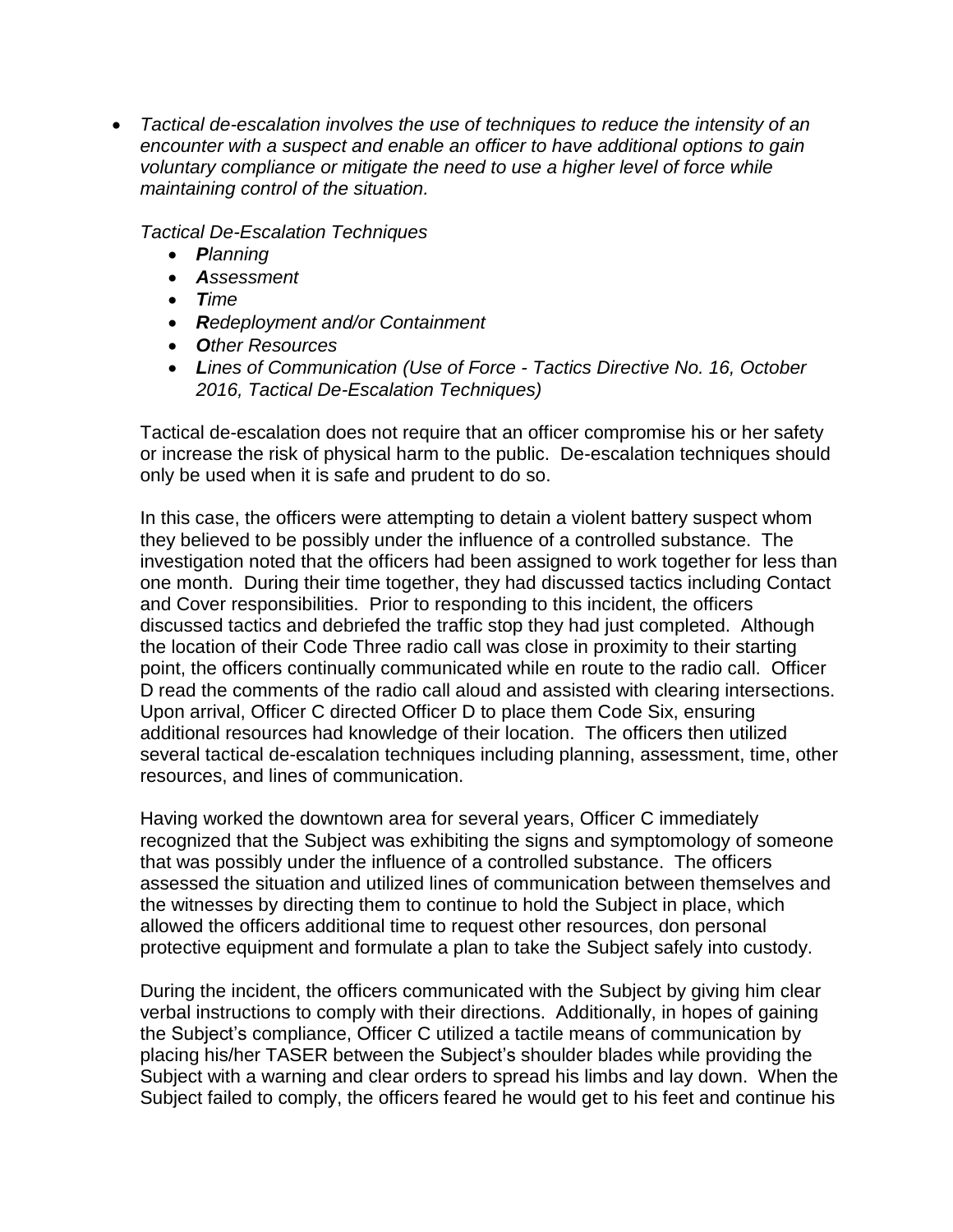attack on the citizens or the officers. The officers assessed the Subject's actions and determined the need to quickly contain the Subject in order to de-escalate the situation.

The officers did not resort to using less-lethal force to take the Subject into custody despite reports that he was violent and extremely strong and seeing that it took four larger-statured male witnesses to control the Subject. By immediately controlling the Subject through the use of non-lethal force options, the officers demonstrated tremendous restraint to effect the arrest of a violent suspect that was obviously in an altered state.

During its review of this incident the BOPC considered the following:

## **1. Maintaining Control of TASER**

According to Officer C, he/she placed his/her TASER on the ground twice while assisting Officer D in physically controlling the Subject.

Officers, when faced with a tactical incident, improve their overall safety by their ability to recognize an unsafe situation and work collectively to ensure a successful resolution. The ability to adjust to a tactical situation ensures minimal exposure to the officers.

In this case, as Officer C maintained a firm grip on the Subject, he/she did not secure his/her TASER in its canvas drop-leg holster. In order to control the Subject, Officer C momentarily placed the TASER on the ground next to him/herself and then had the state of mind to quickly recover the TASER once he/she was able to gain control of the Subject's left arm. Sergeant A arrived and assisted Officers C and D by lifting the Subject's right arm and guiding it toward his left arm to facilitate the Subject's handcuffing. Officer C then placed his/her TASER on the ground between his/her knees for approximately eight seconds while he/she placed the Subject's left arm behind the Subject's back in order to handcuff him. According to Officer C, while he/she held the TASER in his/her right hand, he/she could not secure the TASER in its holster, which was on the left side of his/her duty belt because he/she would have been required to transition the TASER to his/her left hand to do so. Doing so would have required Officer C to let go of the Subject's left wrist. The BOPC evaluated the two circumstances of the TASER being placed on the ground and determined that during each occurrence it was momentary, occurred during times that the Subject was well-controlled, and necessary in order for Officer C to assist in controlling the Subject.

Based on the totality of the circumstances, the BOPC determined that while identified as an area for improvement, Officer Cs' actions were reasonable and not a substantial deviation from approved Department tactical training.

## **2. Tactical Communication**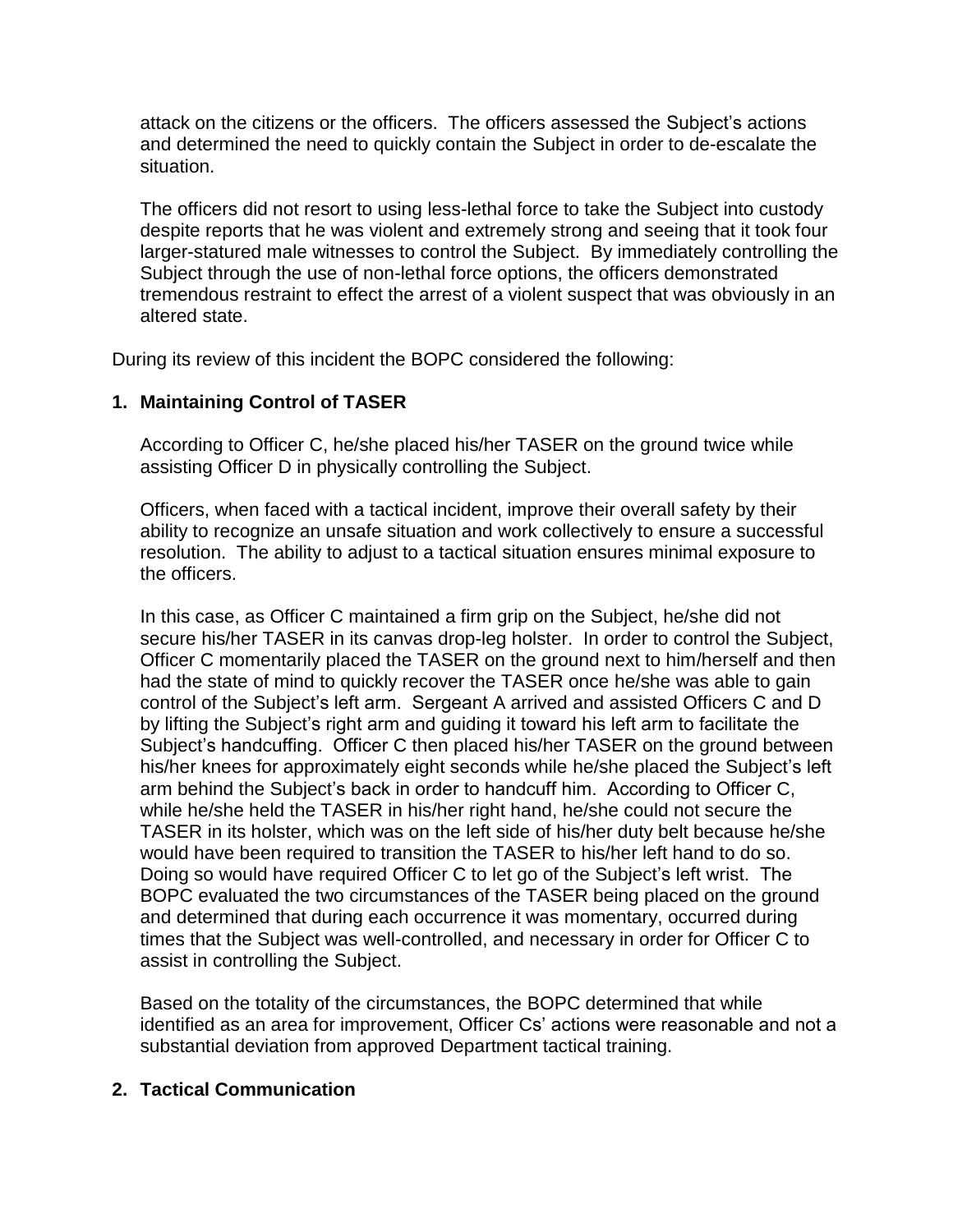The investigation revealed that Officer C broadcast the incorrect unit designation twice while at scene.The BOPC noted that Officer C is regularly assigned to work patrol in an "A car," but on the day of the incident had volunteered to work a crime suppression detail. While it is understandable that under stress, officers resort to what their regularly assigned unit designations are, Officer C was reminded of the importance of broadcasting the correct unit designation in order to avoid confusion or delay to responding units.

### **3. Proper Use of Taser in Drive-Stun Mode**

The investigation revealed that Officer C removed the cartridge from the TASER prior to placing it on the Subject's back. Though Officer C did not activate the TASER, he/she was reminded that to maximize the effectiveness of the TASER, the cartridge should remain attached to the TASER so that the recommended threepoint drive stun can be utilized. In order to conduct this type of drive-stun, the officer must leave the cartridge in place, leave room for the TASER cartridge blast doors to open, then activate the TASER and move the TASER to an area of the body away from the probe impact site to maximize the effect of the Neural Muscular Incapacitation (NMI). In all other circumstances, TASER applications are most effective when discharged in probe mode from a distance of seven to 15 feet as the spread of the probe darts maximizes the effectiveness of NMI

#### **4. Arrestee Medical Treatment**

The investigation revealed that Officer C immediately requested a RA for the Subject upon taking him into custody and then requested a second RA for Victim B once Officer C realized that Victim B was injured. Officer C directed the first arriving LAFD personnel to treat Victim B because he/she believed Victim B's treatment would be quick. LAFD personnel conducted a brief visual assessment on the Subject prior to the arrival of the RA and noted the Subject was breathing, moving around, and making eye contact. LAFD personnel have advanced medical training and more experience in dealing with the analysis and treatment of persons needing medical treatment than officers. In this case, LAFD personnel were able to make their own observations of the Subject and ultimately have the responsibility to determine who they should treat and in what order. Nonetheless, the BOPC would have preferred that the officers refrain from providing direction to LAFD personnel as to who should be treated first. Rather than provide direction, officers were reminded that when feasible, it is important to communicate relevant observations (i.e.: foaming at the mouth, verbal unresponsiveness, and possible overdose), so that all involved City personnel have an optimal understanding and situational awareness of the incident.

## **B. Drawing and Exhibiting**

Does not apply.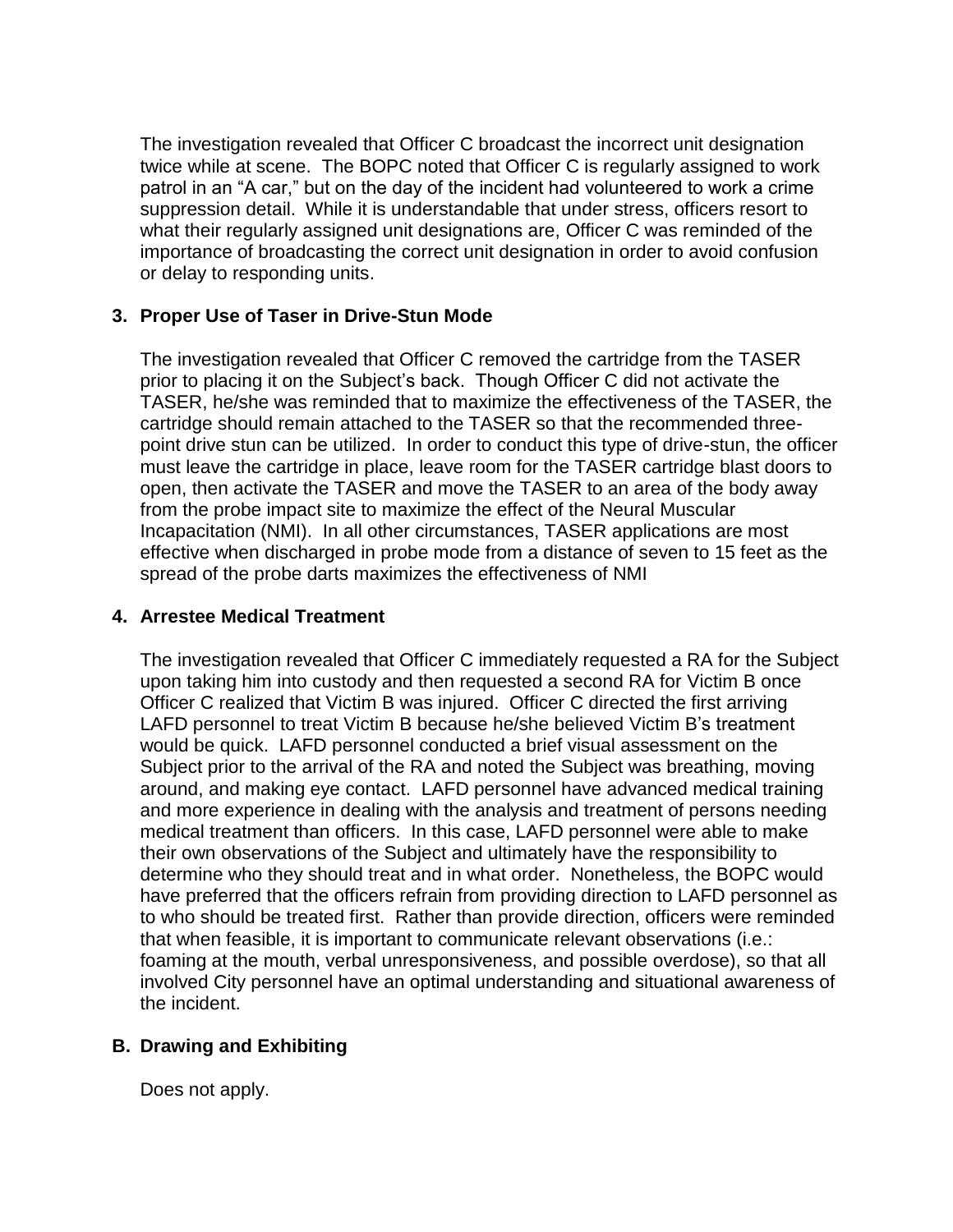## **C. Non-Lethal Use of Force**

• **Officer C –** Firm Grip, Physical Force, and Bodyweight.

According to Officer C, he/she repeatedly ordered the Subject to put his arms out to his side and spread his legs. The Subject did not comply and instead placed his forearms on the ground and lifted his upper torso off the pavement. Officer C placed the TASER on the Subject's back and ordered him not to get up or he would be tased. Officer C then utilized a firm grip to grab the Subject's left arm and directed Officer D to grab the Subject's right arm and place it behind his back. Officer C positioned him/herself on the Subject's left side and placed his/her right knee on the Subject's upper back to prevent him from escaping. While still holding onto the TASER in his/her right hand, Officer C then momentarily utilized his/her right palm to apply bodyweight to the back of the Subject's head to keep him pinned down.

• **Officer D –** Firm Grip, Physical Force, and Bodyweight.

According to Officer D, he/she positioned him/herself behind the Subject and then utilized a firm grip on the Subject's right arm and attempted to move his arm behind his back. Officer D noted that the Subject was tensing up, really strong, and had foam coming out of his mouth. Based on these observations, Officer D formed the opinion that the Subject was possibly under the influence of something. Officer D ordered the Subject to, "Stop tensing up," but the Subject did not comply or respond. Officer D utilized physical force to pull the Subject's right arm from underneath the Subject and placed it behind his back. Officer D then applied a handcuff to the Subject's right wrist. Officer D placed his/her left knee against the Subject's lower back and utilized his/her body weight to prevent the Subject from getting up.

• **Sergeant A –** Firm grip and physical force right arm.

According to Sergeant A, he/she observed that the officers had one handcuff on the Subject's wrist and realized that they needed some assistance in handcuffing him. Sergeant A, concerned that the incident would escalate if the Subject was not immediately taken into custody, utilized a firm grip and physical force to push the Subject's right arm closer to his left arm to assist the officers with handcuffing the Subject's left wrist.

In this case, the BOPC conducted a thorough review and analysis of the investigation and circumstances of the incident in determining the reasonableness of Sergeant A's and Officers C and D's use of non-lethal force. The BOPC noted that the incident involved a Subject who had already physically assaulted a victim and four witnesses and had to physically restrain him until police officers arrived. Both officers used minimal force on the Subject in their attempts to handcuff and control him. The officers continued to verbalize commands in an attempt to elicit cooperation and voluntary compliance throughout the incident. During the handcuffing of the Subject, the officers